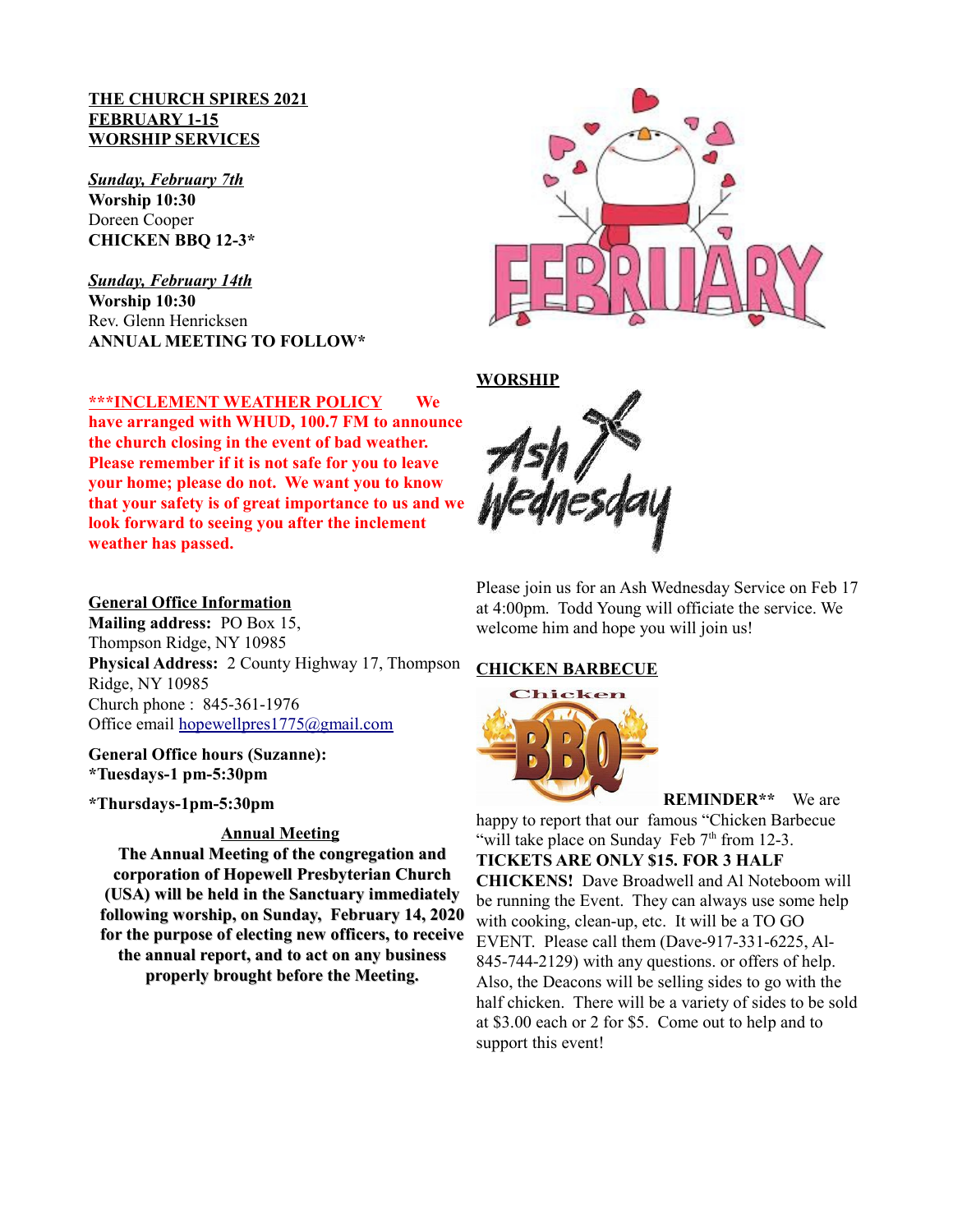#### **NEW WIFI AT HOPEWELL**

We have changed from frontier internet to Spectrum. **There is a new password and email address: hopewellpres1775@gmail.com** Please contact the office for the password.

#### **SURVEY FOR PASTORAL SEARCH THE LAST DAY TO COMPLETE THIS SURVEY IS MONDAY, FEB 8TH. PLEASE COMPLETE ONE SO YOUR VOICE IS HEARD!!!**

In preparation of hiring a new Pastor we are conducting a new kind of survey from "Holy Cow" Consulting company. Its a very short survey and easy to complete. We have emailed a link in early January to our members and others that support the church. To those that don't get email, we have printed copies and left at the church for pick up or will mail directly to you. We would love to have 100% participation and hope you share our enthusiasm for this! Please complete the survey by **Feb 8 2021** so that we can have the results and get started on our journey to find a new Pastor. If you need help or have any questions, please call and email the office. THANKS!!!

#### **SAD NEWS**

# DONATIONS!

We have been advised that Irene Morrow passed away on Wed., Jan 13, 2021. The family will hold a private family only wake this Sunday and private burial will be yoga, Thursdays 11:30am - 12:30pm, \$10. Beginners next week. Due to Covid 19 all services are private at this time. Please say prayers for Irene and her family.

She loved her church and was a long standing member at Hopewell. We will certainly miss her. You may send **SINCE CLASS SIZES ARE LIMITED. 845-393** cards to her family:

Jackie Donnelly 93 Maple Street Newburgh, NY. 12550

Irene Worek 126 Rosewood Drive Bordentown, NJ. 08505

Karen Waugh 154 Hitching Post Lane Yorktown Heights, NY. 10958

#### **ZOOM AT HOPEWELL**

*THERE IS A SIGN UP SHEET IN NARTHEX TO GIVE A CONSENT FOR US TO SEND THE ZOOM LINK TO YOU IF YOU WANT TO GET THE LIVE SERVICE ONLINE. You can email the church office*  hopewellpres1775@gmail.com *TO LET US KNOW IF YOU WANT TO BE INCLUDED.*

*THIS IS ALSO VERY USEFUL IF YOU DON'T FEEL WELL OR WOULD RATHER JUST GET THE SERVICE AT HOME FOR NOW. DON'T FORGET TO LET US KNOW TODAY!*

*ALSO, please NOTE WE ARE RECORDING THE SERVICE AND IT IS ON YOUTUBE AFTER THE SERVICE IS OVER. HERE IS THE LINK TO GET ON:* https://www.youtube.com/channel/UCDMx H6LCAgVoIGMBo223xWA

#### **YOGA AT HOPEWELL**

THANKS ALL FOR THE CARDS AND MEMORIAL this 45-minute class that everyone can enjoy, Thursdays Chair Yoga: Stretch your whole body from the chair in 10:30-11:15am, \$5.

> Mat Yoga: Join us for an hour of stretchy and relaxing welcomed and supported.

# **IF YOU ARE INTERESTED CONTACT JOAN 4440**

Namaste & Blessings, Joan p.s. Practiced outside whenever the weather allows!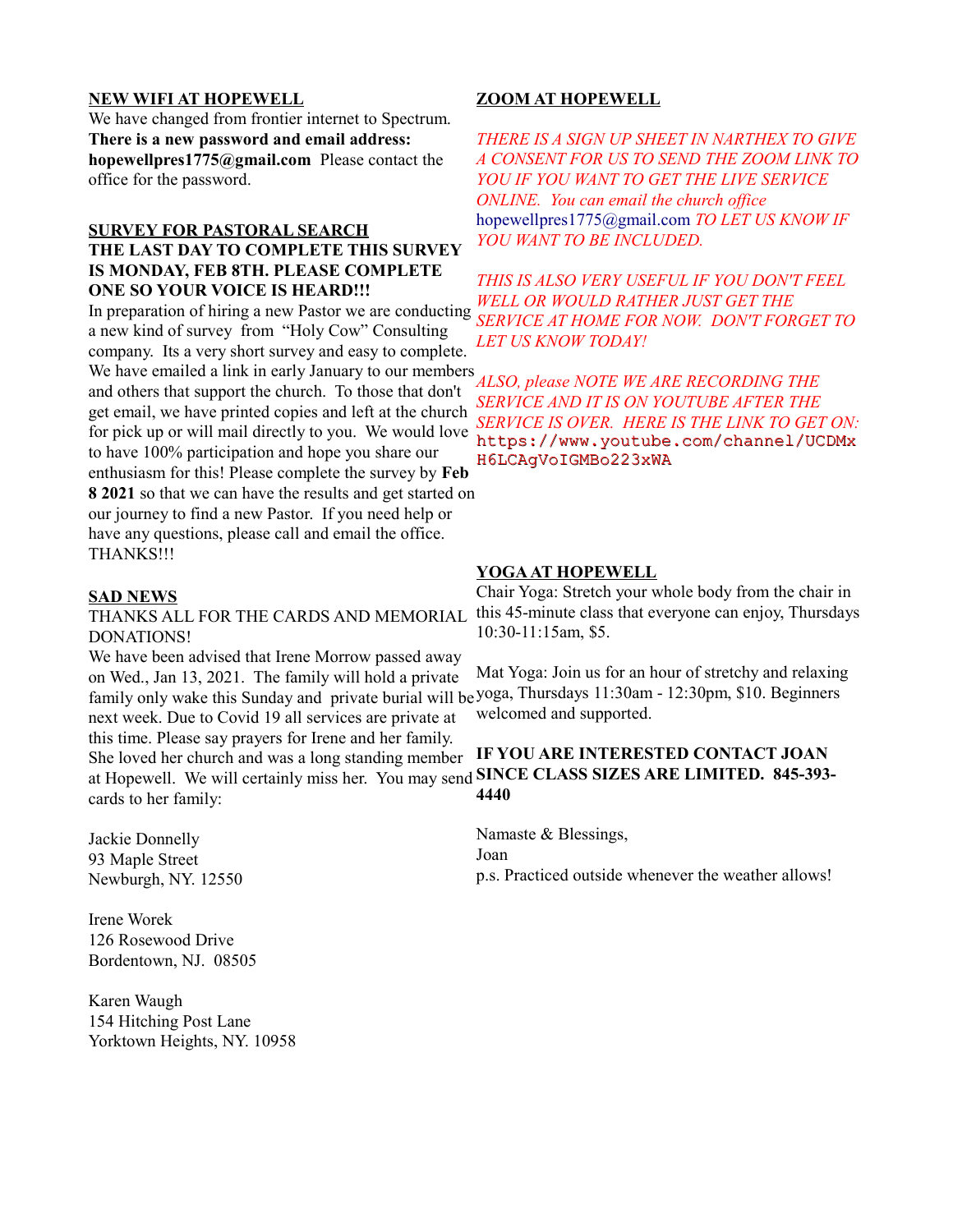#### **WARMING STATION**

**WE RECEIVED A VERY NICE THANK YOU NOTE FROM THE GREATER MIDDLETOWN INTERFAITH COUNCIL REGARDING THE DONATIONS THAT WERE DROPPED OFF. IT IS HANGING IN NARTHEX. . We are still collecting so please continue to fill the basket in narthex.**

We have heard from the warming station as to what is needed this year. Here is what it is:

Donations that are needed this season are warm winter gloves, men's undershirts (M,L,XL), men's boxers  $(M,L,XL)$ , plastic cutlery packs (with salt, pepper  $\&$ napkin), non-dairy powdered coffee creamer packets.

Donations are still being accepted at St. Paul's United Methodist Church, 58 West Main St., Middletown

on M, W, & F from 8AM to 1 PM and T & Th from 11 AM to 4 PM.

#### **PLEASE KEEP SENDING IN THOSE DONATIONS!**

#### **THANKS FOR ALL SO FAR! P.S. I'M**

#### **DROPPING OFF THE SECOND LOAD NEXT WEEK THANKS! SUZANNE**

This year the station will be held at Temple Sinai, 75 Highland Ave., Middletown at 7:00 PM. In order to social distance this season because of the OVID-19 virus we will be housed temporarily at Temple Sinai. All virus precautions will be taken as recommended by the Department of Health.

Once again, thank you for thinking of the Warming Station!

Many blessings and stay safe!

Marilyn Pierce, Co-Chair

#### **THANK YOU TO OUR LOYAL MEMBERS**

Thank you to all our generous members and friends for helping and supporting the church during this pandemic with all that you do!

#### **BIG THANK YOU!**

To Mark Doty for the hours of plumbing he did to replace the three bathroom faucets at the church.

Thanks again to Lee Baranowski for donating the faucets.

Thank you to Mary Bickel for continuing to bring food for those in need. Also for the generous members that have helped fill our food pantry box in Narthex.

Thank you to Sue Pondi for disinfecting our building so we can be safe.

Thank you to Doreen Cooper for so generously covering our pulpit.

Thanks Don Bruyn for helping with Building & Grounds chores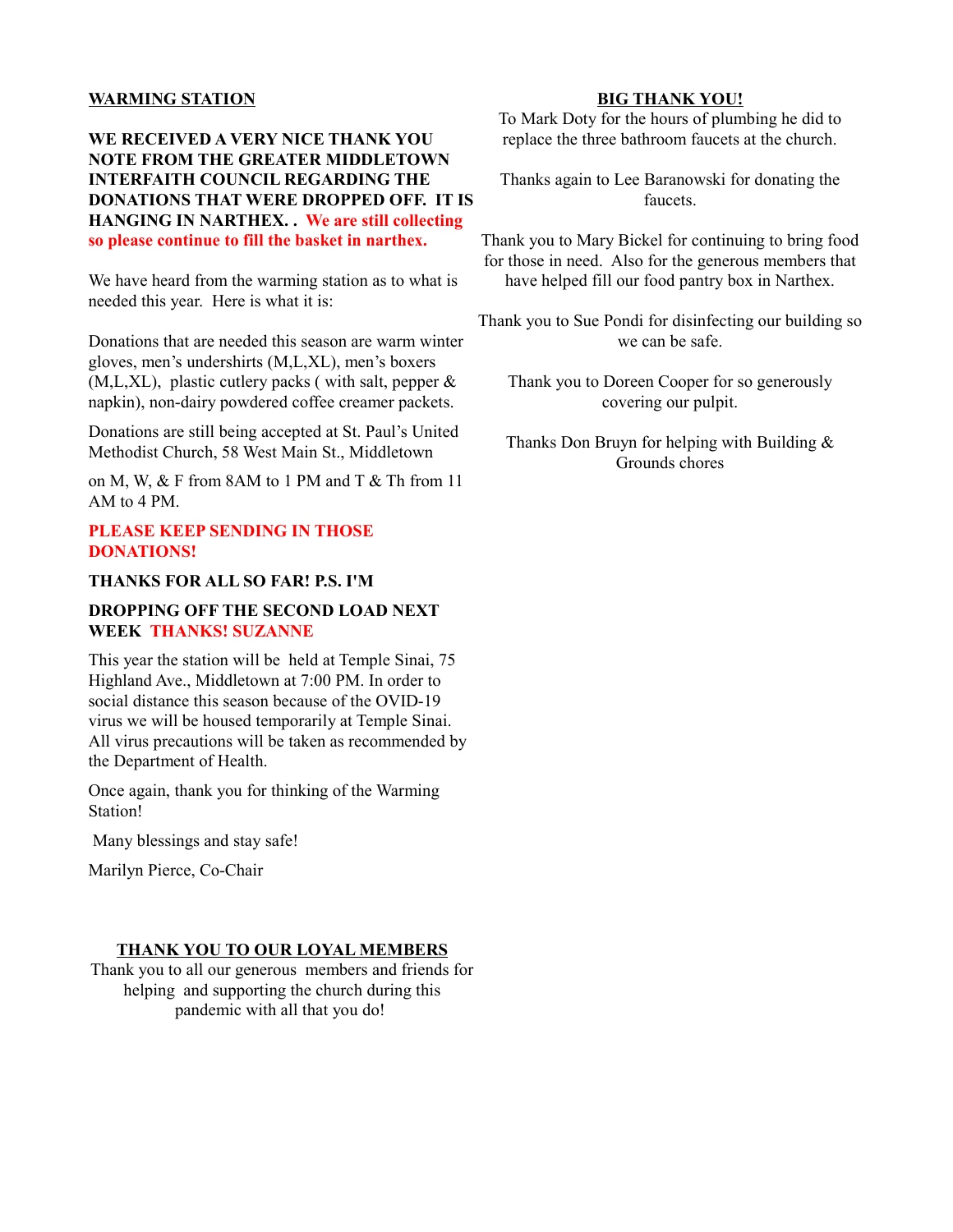

# **HOPEWELL PRESBYTERIAN CHURCH**

**"The Stone Church with the Warm Heart"**

# **Moderator**

Anne Wood

**Ruling Elders/Counci**l \* \*

Lee Baranowski, *Clerk* David Broad well, '21 *Buildings & Grounds*  Doreen Cooper, '21 *Worship* Al Noteboom, '21, *Building & Grounds,*  Marie Waugh, '22, *Personnel, Membership & Nominating* Jonathan Broadwell, '2021, *Building & Grounds* Linda Doty, '22

**Deacons \* \*** 

Kathleen Broadwell, '21 Jean Eustance*, '*22 Joan Kammarada, '21, *Secretary*  Dale McQuiston, '22, *Moderator*  Kathy Raponi, *'*22 Clara Noteboom, '21, *Treasurer*  Sue Pondi, '21 Bob Seifert, '23

Welcome

**FRIENDS & FAMILY** 

*No matter who you are or where you are on life's journey, you are welcome here. We hope you feel the love that is present and our joy in having you*

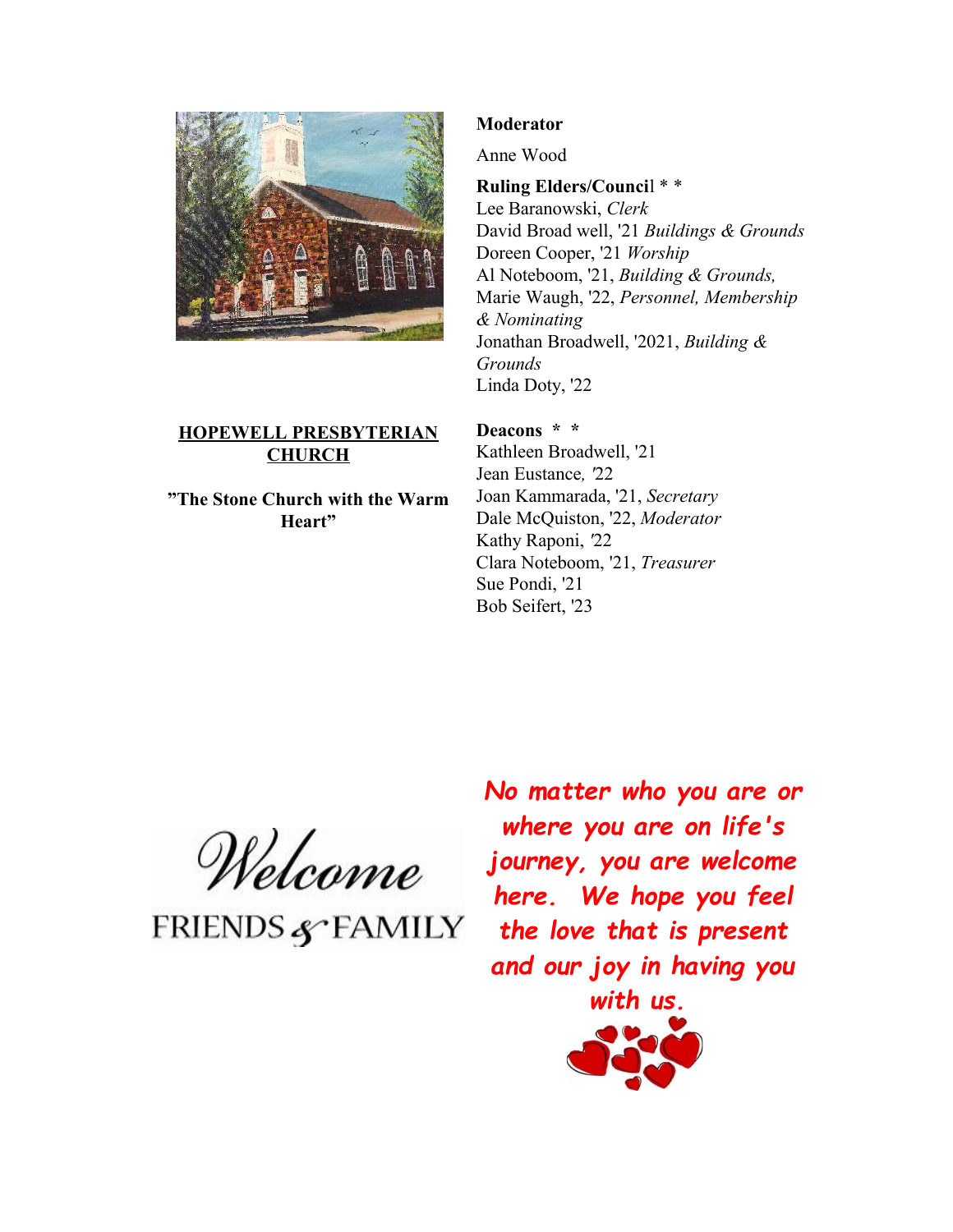Thank you to Deacons and Session Members that agreed to stay on another year to help during the pandemic.

**OUR VOLUNTEERS** 



**It is always easier to reach people that way and bonus is you will receive our newsletter in COLOR!** Forms will be out in Narthex so you can update our list. Thanks

*IMPORTANT ESPECIALLY*

*NOW WITH COVID-19*

**If you feel more comfortable in your car or other area of the church rather than in the Sanctuary BEEN SENDING THEIR you can tune in to 87.5 FM to listen to our service live. OR-if the weather is bad you can go on zoom or listen to the service on YouTube as noted in this bulletin. You can do this from a smart phone too! Please ask Mitch THANK YOU TO**

**for any assistance.** 

**THOSE THAT HAVE PLEDGES AND DONATIONS. EVERYONE, PLEASE HELP AND CONTINUE TO SEND THEM IN.**